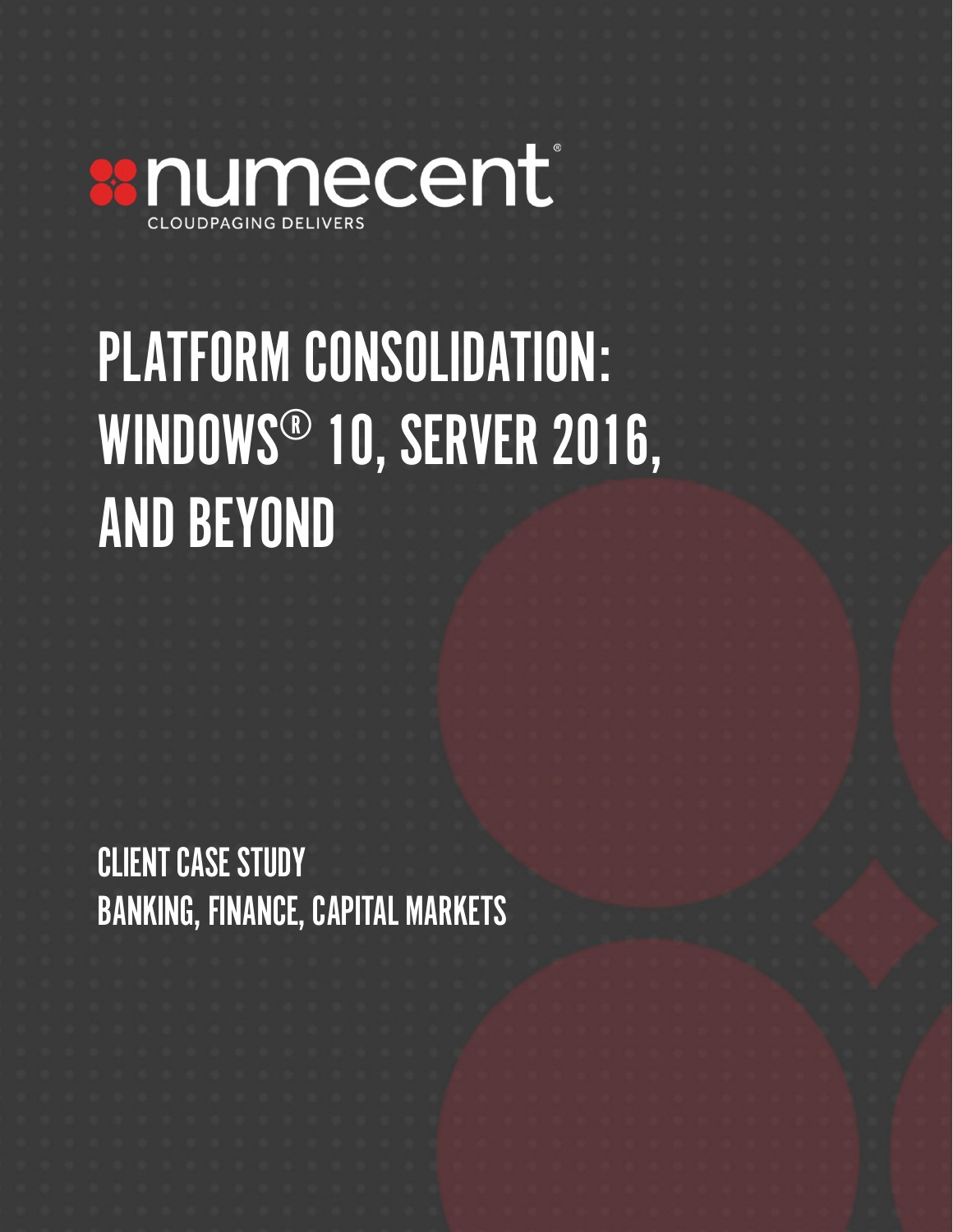# **::numecent**

# MISSION: ELIMINATE PLATFORMS TO REDUCE COMPLEXITY

#### CLIENT PROFILE

One of the largest banks in the world Large Enterprise (10,000+ Users) Financial Services

#### CHALLENGES

App-V® cannot deliver many business-critical applications Prerequisite conflicts Delivering applications to multiple OS versions and various end-points Desire to consolidate infrastructure to fewer vendors

#### **OUTCOME**

All applications can be virtualized No prerequisite conflicts Successful delivery to any type of end-point Running any Windows version Consolidation to Citrix® for all needs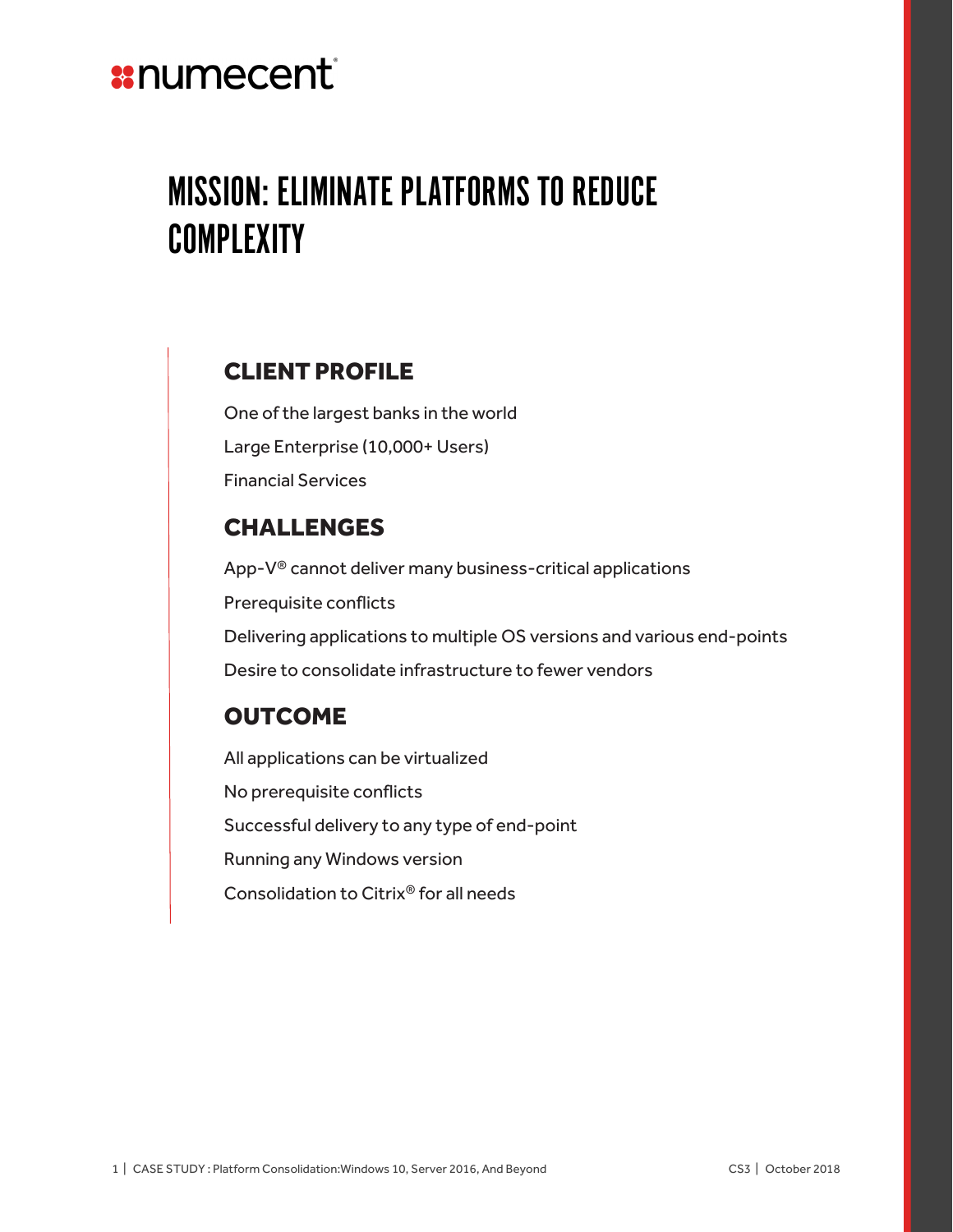# *x***numecent**

# THIS CASE INVOLVES ONE OF THE LARGEST FINANCIAL INSTITUTIONS IN THE WORLD

Users throughout the enterprise fill a wide variety of roles, all with varying desktop capability needs. The organization must also meet complex security, compliance, and workflow requirements.

#### **BACKGROUND**

The financial institution has three standard end user experiences available for its many user roles: a non-persistent VDI experience, a persistent VDI experience, and a physical system. Users begin with the non-persistent system and are only granted access to other experiences if they run into difficulties fulfilling their duties in the non-persistent environment.

Using a combination of environments, the organization was able to deliver many, though not all, of these experiences to its end users. Prior to engaging with Numecent, the bank had a large environment consisting of Citrix App Layering and App-V products. Unfortunately, the bank had not been able to make available all the applications needed within the business. A second and third stack were utilized using VMWare's AppVolumes and AppStacks as workarounds for delivering those other applications which could not be satisfied by the large environment.

#### THE CHALLENGE

The complexity of introducing several other technologies and maintaining them independently created an overhead for the bank's IT team which was both difficult to scale and manage with frequent patch updates to the same applications over several of these systems. Additional licensing costs for the tools and server operating systems further compounded the situation.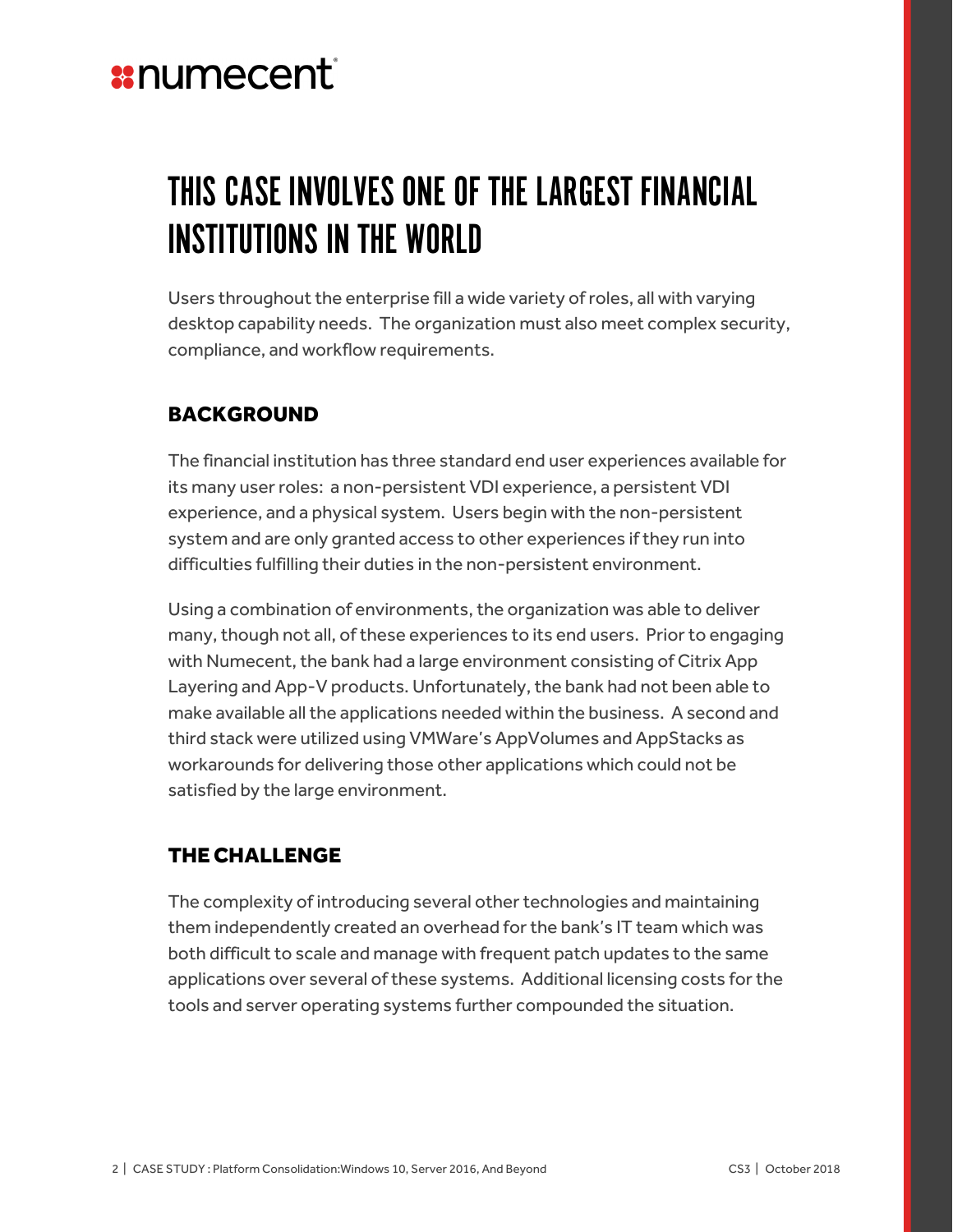### *x***numecent**

When the time came for the financial institution to begin evaluating options for migrating its environment from Windows 7 to Windows 10, a clean sheet approach was used. The project was initiated to evaluate the viability of simplifying the environment during the migration, in efforts to reduce complexity and cost by managing everything within a Citrix desktop environment.

As an example, many of the applications had a prerequisite requiring a specific Java® version. The applications would need the ability to communicate or integrate with each other, but at the same time, use only the specific version of Java needed by each individual application. IntelliJ required the 64-bit Oracle® 18\_1\_04 JDK while NodeJS 4.2.2 required JDK 7u111.

A direct move to Citrix did not provide any advantages since the existing application management tools left the same challenges of the existing system. Native installs of the problematic applications would bloat the base image or cause multiple base images to be maintained, which defeats the end goal of singular gold images. Initial evaluation of the applications by Citrix AppDNA also raised concerns as many of the applications were flagged as not being compatible with Windows 10.

#### THE SOLUTION

The institution defined a pilot deployment consisting of forty applications currently being delivered via AppVolumes to the Development Team. The goal presented to Numecent was to package all the enterprise's applications and deliver them to Windows 7 and Windows 10 persistent and nonpersistent VDI sessions, as well as Windows Server 2016 RDS. AppDNA had flagged many of them as being incompatible with Windows 10 and 2016. Numecent was given 30 days to complete the task.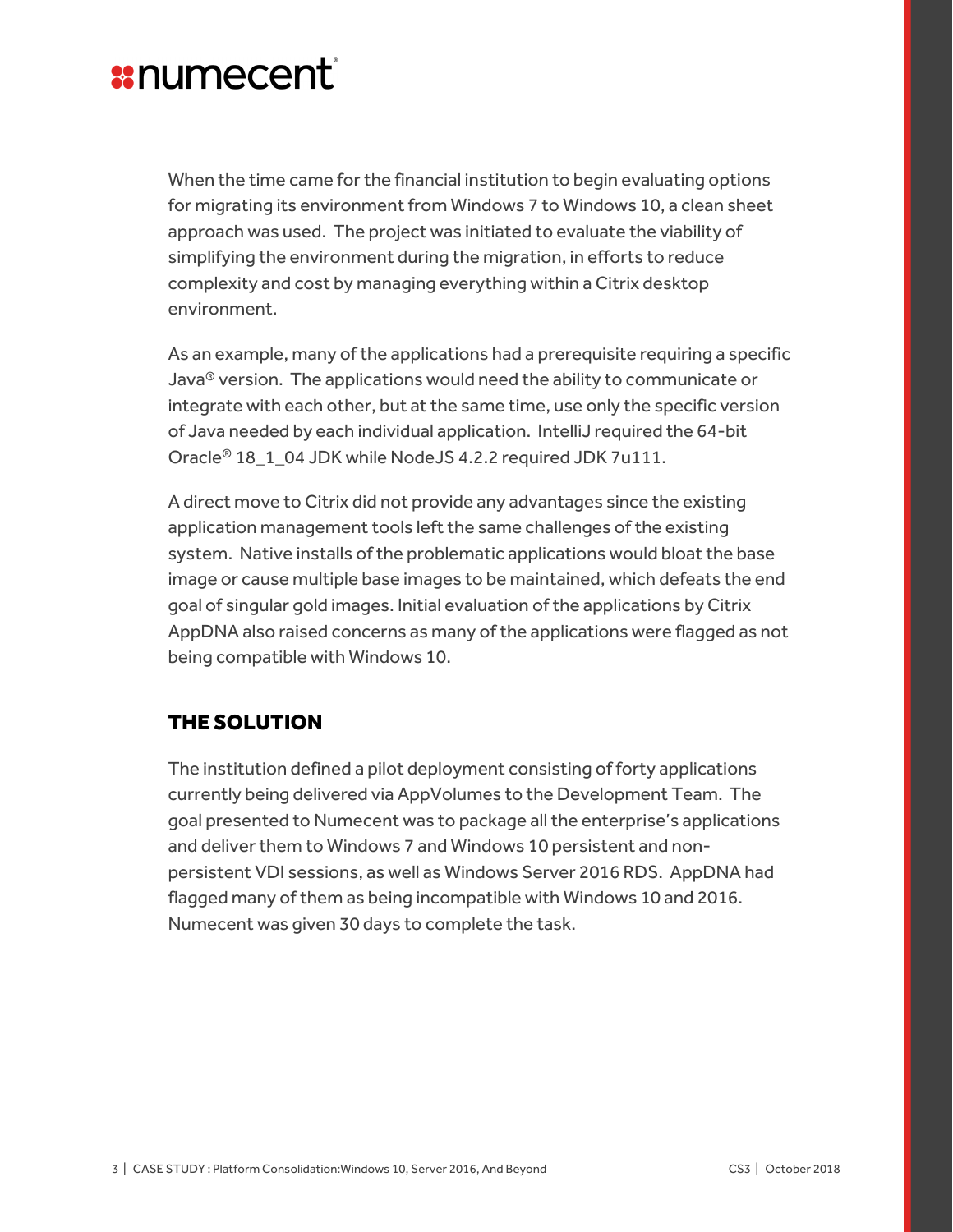# *x***numecent**

# THE RESULT:

Numecent provided 100% success after only 20 days.

The delivery of the applications which had been Cloudpaged by Numecent was integrated with App-V, allowing the organization to leverage its existing App-V delivery mechanisms to mount and unmount Cloudpaged applications from the environment. This reduced adoption friction for the organization's helpdesk and other IT teams that would be interacting with the solution.

#### **CONCLUSION**

Numecent provided the leading global financial institution with the means to consolidate to its Citrix platform without having to compromise the goals of simple base image management, security, and the ability to deliver any application needed by a user to the various user experiences available at the organization.

Complex applications and their complex dependencies are no longer challenging to manage. Having the remaining applications which could not be packaged meant that the IT team has achieved in implementing a fully automated provisioning environment for all users. The enterprise also benefited from significantly reduced effort and costs associated with packaging by using Numecent Cloudpaging, which further reduced the expense of the solution.

The pilot was successful, and the international financial institution is now deploying Numecent Cloudpaging to complete the company's migration to Windows 10, as well as the consolidation of both its Citrix platform and physical desktop for applications.